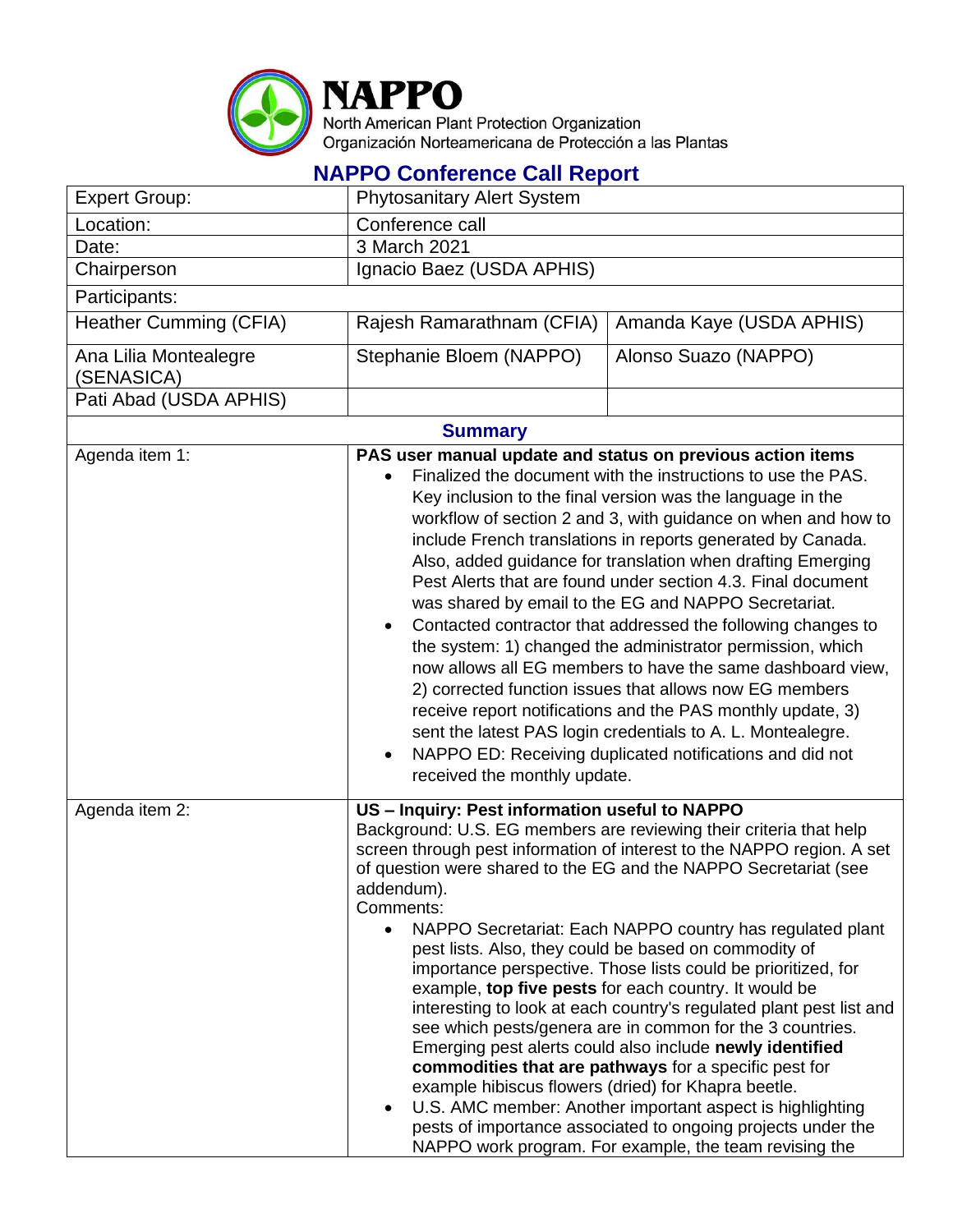|                           |                                                                                                 | RSPM35 pest list is interested on emerging viruses, viroids,<br>phytoplasmas or other pathogens of concern to stone fruit,<br>pome, and grape germplasm and plants for planting, also, the<br>team is interested in looking at the Lymantrid list. The NAPPO<br>Secretariat can facilitate a list of key working groups and the<br>latest NAPPO work program.<br>Mexico EG member: Years back the three countries tried to<br>develop a list of pests relevant to the three countries. There<br>was no consensus. But a decision document was drafted: D<br>No. 7, Criteria for Pest Lists in NAPPO RSPMs. For some<br>countries, it is important to know what phytosanitary<br>measures were taken by a country to prevent or stop the<br>spread of a reported pest. Mexico commented on the recurrent<br>detections of khapra beetle that they have had on rice from<br>Uruguay more associated with sea containers and pointed out<br>that this increasing situation in the number of detections in<br>containers had also been raised by Australia, therefore<br>attention should be given to this situation. Agreed on the idea<br>that the group could come up with a list of the top 5 pests.<br>Canada EG member: Agree with Mexico EG member in<br>highlighting pathways for regulated pests. Also, what measure<br>to prevent entries, types of commodities, new host records will<br>be useful. Also, if each country puts forward the top 5, perhaps<br>they could think on the top pest for the entire region.<br>NAPPO Secretariat: We could also survey our stakeholders -<br>industry, NPPOs, and states/provinces to give us their opinion<br>on the top 5-10 pests or commodities to watch. It might<br>encourage our stakeholders to periodically visit the PAS. The<br>Secretariat can send the survey out if the PAS colleagues help<br>to identify the questions. Also, US EC member has asked<br>during NAPPO governance meetings if PAS can help in horizon<br>scanning for potential new pest threats. |             |  |
|---------------------------|-------------------------------------------------------------------------------------------------|---------------------------------------------------------------------------------------------------------------------------------------------------------------------------------------------------------------------------------------------------------------------------------------------------------------------------------------------------------------------------------------------------------------------------------------------------------------------------------------------------------------------------------------------------------------------------------------------------------------------------------------------------------------------------------------------------------------------------------------------------------------------------------------------------------------------------------------------------------------------------------------------------------------------------------------------------------------------------------------------------------------------------------------------------------------------------------------------------------------------------------------------------------------------------------------------------------------------------------------------------------------------------------------------------------------------------------------------------------------------------------------------------------------------------------------------------------------------------------------------------------------------------------------------------------------------------------------------------------------------------------------------------------------------------------------------------------------------------------------------------------------------------------------------------------------------------------------------------------------------------------------------------------------------------------------------------------------------------------------------------------------------------------|-------------|--|
| Agenda item 3:            |                                                                                                 | 5. Updates from the NAPPO Secretariat: 2021 NAPPO virtual<br>meeting-<br>Draft agenda is being worked on. The virtual meeting will be<br>the first week of November. Presentation report out of expert<br>group will be expected.                                                                                                                                                                                                                                                                                                                                                                                                                                                                                                                                                                                                                                                                                                                                                                                                                                                                                                                                                                                                                                                                                                                                                                                                                                                                                                                                                                                                                                                                                                                                                                                                                                                                                                                                                                                               |             |  |
| <b>Next Steps</b>         |                                                                                                 |                                                                                                                                                                                                                                                                                                                                                                                                                                                                                                                                                                                                                                                                                                                                                                                                                                                                                                                                                                                                                                                                                                                                                                                                                                                                                                                                                                                                                                                                                                                                                                                                                                                                                                                                                                                                                                                                                                                                                                                                                                 |             |  |
| <b>Responsible Person</b> | <b>Action</b>                                                                                   |                                                                                                                                                                                                                                                                                                                                                                                                                                                                                                                                                                                                                                                                                                                                                                                                                                                                                                                                                                                                                                                                                                                                                                                                                                                                                                                                                                                                                                                                                                                                                                                                                                                                                                                                                                                                                                                                                                                                                                                                                                 | <b>Date</b> |  |
| Chair                     | 3/10/21<br>Contact contractor to correct duplication of PAS<br>notifications.                   |                                                                                                                                                                                                                                                                                                                                                                                                                                                                                                                                                                                                                                                                                                                                                                                                                                                                                                                                                                                                                                                                                                                                                                                                                                                                                                                                                                                                                                                                                                                                                                                                                                                                                                                                                                                                                                                                                                                                                                                                                                 |             |  |
| <b>NAPPO Secretariat</b>  | Facilitate a list of key working groups that may benefit of<br>3/17/21<br>emerging pest alerts. |                                                                                                                                                                                                                                                                                                                                                                                                                                                                                                                                                                                                                                                                                                                                                                                                                                                                                                                                                                                                                                                                                                                                                                                                                                                                                                                                                                                                                                                                                                                                                                                                                                                                                                                                                                                                                                                                                                                                                                                                                                 |             |  |
| All                       |                                                                                                 | 3/17/21<br>Share links of regulated pest list from each country with<br>the Chair.                                                                                                                                                                                                                                                                                                                                                                                                                                                                                                                                                                                                                                                                                                                                                                                                                                                                                                                                                                                                                                                                                                                                                                                                                                                                                                                                                                                                                                                                                                                                                                                                                                                                                                                                                                                                                                                                                                                                              |             |  |
| <b>NAPPO Secretariat</b>  | Schedule a call to discuss next actions<br><b>TBD</b>                                           |                                                                                                                                                                                                                                                                                                                                                                                                                                                                                                                                                                                                                                                                                                                                                                                                                                                                                                                                                                                                                                                                                                                                                                                                                                                                                                                                                                                                                                                                                                                                                                                                                                                                                                                                                                                                                                                                                                                                                                                                                                 |             |  |
| Location:                 |                                                                                                 | Teleconference                                                                                                                                                                                                                                                                                                                                                                                                                                                                                                                                                                                                                                                                                                                                                                                                                                                                                                                                                                                                                                                                                                                                                                                                                                                                                                                                                                                                                                                                                                                                                                                                                                                                                                                                                                                                                                                                                                                                                                                                                  |             |  |
| Date:                     | To be determined                                                                                |                                                                                                                                                                                                                                                                                                                                                                                                                                                                                                                                                                                                                                                                                                                                                                                                                                                                                                                                                                                                                                                                                                                                                                                                                                                                                                                                                                                                                                                                                                                                                                                                                                                                                                                                                                                                                                                                                                                                                                                                                                 |             |  |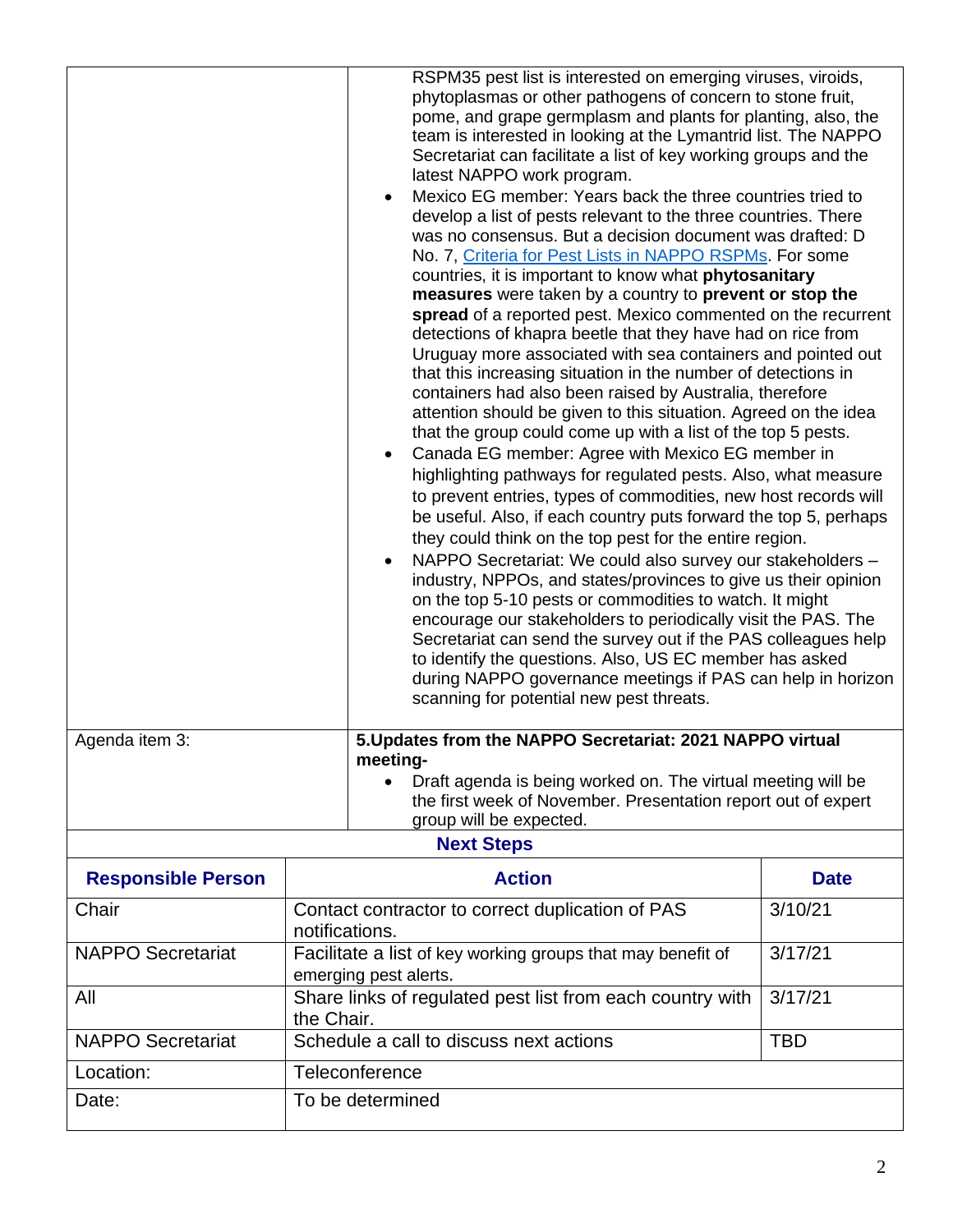### **Proposed Agenda Items**

## **Addendum. Inquiry: Defining pest information most useful to NAPPO**

### Background:

To best fulfill our responsibility as U.S. members of the PAS EG, Amanda and I review and post to the PAS any pest information that we think may be of interest to the NAPPO region. One source of our information is generated weekly by the PestLens team of analysts that systematically collects, evaluates, and summarizes relevant pest information typically from online sources (see Appendix for details on PestLens).

We want to improve our understanding of what specific pest information may be relevant for the NAPPO region when we review this material. To do so, we are reviewing our criteria that help us screen through these sources of information.

We have formulated a set of questions to better help us understand how to optimally highlight and timely share useful data to you and the NAPPO region.

### Questions about NAPPO PAS for the EG

- 1. What information from the PAS do you find useful for your work?
	- a. What part of your work is informed by the alert content?
	- b. If it is, what aspect of the PAS alerts do you incorporate into your work?
	- c. What aspect of the PAS alerts are not useful to you?
- 2. Do you subscribe to PestLens?
	- a. If so, what information could be added to the subsequent PAS alerts that would enhance your use of that resource?
- 3. Is there an example of a PAS alert that was helpful to your work?
- 4. Is there an example of a PAS alert that was not sufficiently timely or did not contain relevant information for you?
- 5. If there is a PAS alert that references your country, would you like to be informed prior to the alert being issued?

# **Appendix. About PestLens**

PestLens (https://pestlens.info/) is an early-warning system supporting the efforts of the USDA's Animal and Plant Health Inspection Service (APHIS)-Plant Protection and Quarantine (PPQ) to protect U.S. agriculture and natural resources against exotic plant pests. PestLens collects and distributes new information on exotic plant pests and provides a web-based platform for documenting safeguarding decisions and resulting actions.

A team of PestLens analysts with expertise in entomology, plant pathology, weed science, and technical communication systematically collects, evaluates, and summarizes relevant pest information, both from online sources and from contributions from the system users. When summarizing news items, the PestLens team places them into a plant health context and includes pertinent biological background information.